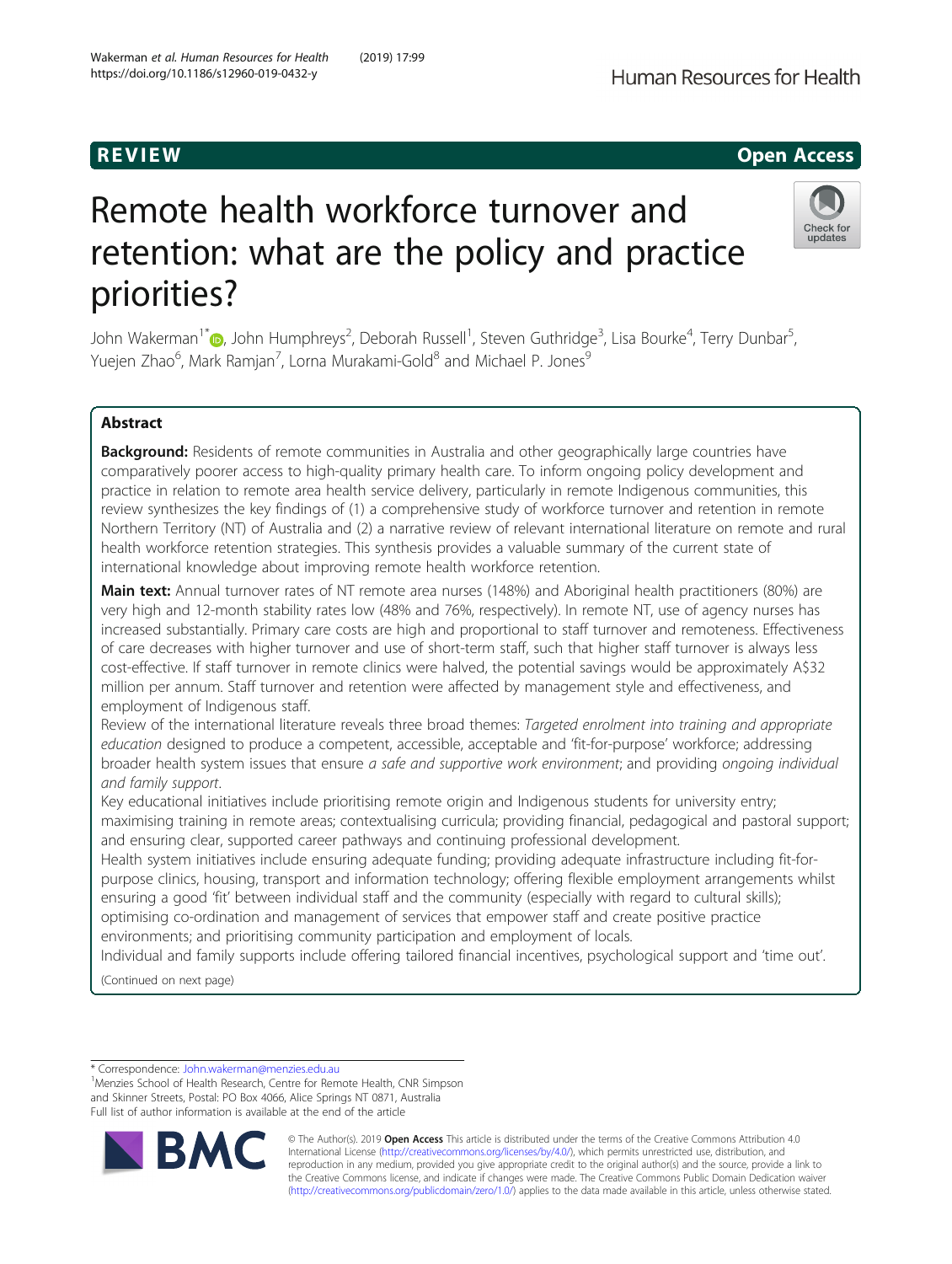#### (Continued from previous page)

**Conclusion:** Optimal remote health workforce stability and preventing excessive 'avoidable' turnover mandates alignment of government and health authority policies with both health service requirements and individual health professional and community needs. Supportive underpinning policies include:

- Strong intersectoral collaboration between the health and education sectors to ensure a fit-for-purpose workforce;
- A funding policy which mandates the development and implementation of an equitable, needs-based formula for funding remote health services;
- Policies that facilitate transition to community control, prioritise Indigenous training and employment, and mandate a culturally safe work context; and
- An employment policy which provides flexibility of employment conditions in order to be able to offer individually customised retention packages

There is considerable extant evidence from around the world about effective retention strategies that contribute to slowing excessive remote health workforce turnover, resulting in significant cost savings and improved continuity of care. The immediate problem comprises an 'implementation gap' in translating empirical research evidence into actions designed to resolve existing problems. If we wish to ameliorate the very high turnover of staff in remote areas, in order to provide an equitable service to populations with arguably the highest health needs, we need political and executive commitment to get the policy settings right and ensure the coordinated implementation of multiple strategies, including better linking existing strategies and 'filling the gaps' where necessary.

## Background

Access to high-quality comprehensive primary health care (PHC) services is vital to population health, because these are the most efficient and equitable way to deliver improved health outcomes [[1](#page-6-0), [2](#page-6-0)]. This need is not met for residents of remote and isolated rural communities in Australia and other geographically large countries; this is especially the case for remote-living Indigenous people who have unacceptably high levels of morbidity, mortality and poverty, limited access to PHC and high hospitalisation rates [\[3](#page-6-0), [4](#page-6-0)]. The Remote Health context is also characterised by limited economic activities, socio-economic disadvantage and relatively limited political power [[5\]](#page-6-0).

Health care access issues are largely associated with the persistent problem of health workforce under-supply and maldistribution [[6\]](#page-6-0). In remote areas of Australia, the primary care workforce consists mainly of communitybased remote area nurses (RANs) and Aboriginal health practitioners (AHPs), supported by visiting medical and allied health staff. RANs and AHPs live and work in small, isolated communities scattered across a vast landscape. The population density of the Northern Territory (NT) of Australia, for example, is 0.2 persons per square kilometre.

Over recent years, policies have increasingly promoted the use of short-term and agency staffing in remote communities [[7\]](#page-6-0). Anecdotally, this has resulted in several undesirable effects, including concern about cost and quality of care, particularly related to continuity of care in a complex, cross-cultural environment [[8,](#page-6-0) [9\]](#page-6-0). In addition, some studies have suggested that high numbers

of short-term nurses contribute to stress encountered by RANs [[10](#page-6-0)]. Similar workforce issues are evident globally [[11](#page-6-0)–[13](#page-6-0)]. Until recently, however, there has been little empirical examination of the use and impact of shortterm staff in Australia [[14,](#page-6-0) [15\]](#page-6-0).

We undertook a comprehensive study of workforce turnover and retention in remote communities in the Northern Territory (NT) [[16](#page-6-0)]. The study analysed data from NT Government administrative datasets including hospital admissions, primary health care visits, personnel information, patient travel, government payroll and accounting systems. Primary qualitative data from patients and health service staff were also collected and analysed. In order to inform ongoing policy development and practice in relation to remote area health service delivery, particularly in remote Indigenous communities, we also undertook a narrative review of the relevant international literature to derive the best available empirical evidence relating to remote health workforce retention. In this paper, we offer a synthesis of this literature and the findings of our original research to provide a valuable summary of the current state of international knowledge about improving remote workforce retention.

## Health workforce turnover and retention in remote Australia

Our research revealed an extremely high turnover of resident staff in the 53 NT Government (NTG) remote clinics examined over the period 2013–2015 [\[17](#page-6-0)]. Primary turnover of RANs at a clinic level was 148% per annum (p.a.), and for AHPs was less, but still high at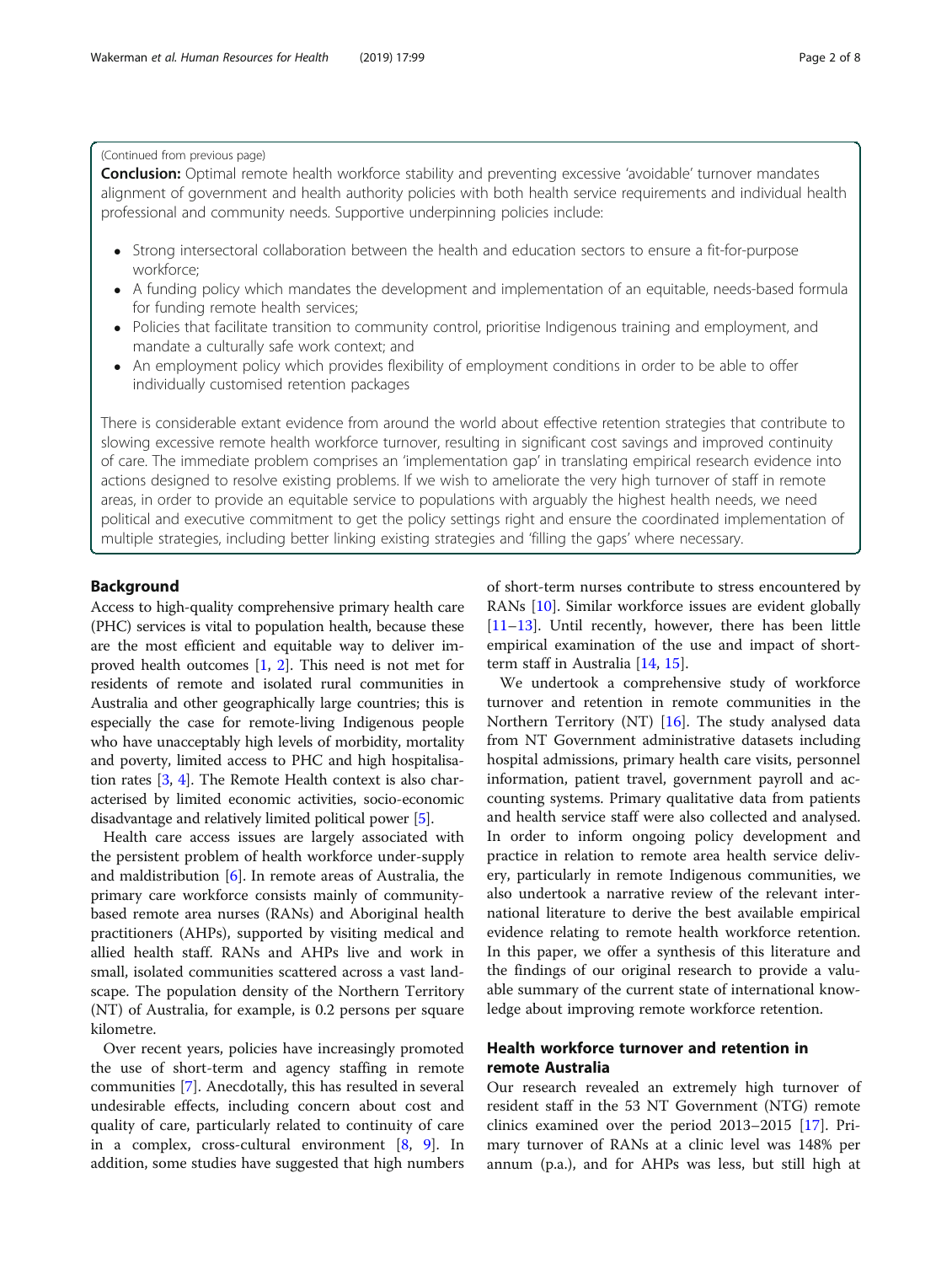80%. Stability rates were low, but substantially higher for AHPs (76%) than nurses (48%). Only 20% of nurses and AHPs remained working at the same remote clinic 12 months after commencing (RANs 19%, AHPs 27%); half left within 4 months.

Longer-term data for the period 2004–2015 showed there were overall increases in workforce supply, especially for administrative and physical grades (labelled 'Others' in Fig. 1) [\[18](#page-6-0)]. The supply of nurses and AHPs increased from an average 2.6 to 3.2 full-time equivalents (FTE) per clinic, although this varied across clinics. Supply of nurses increased as a result of increased funding associated with the Australian Government Intervention (AGI) in 2007 [\[19\]](#page-6-0), but this was not a statistically significant rise and subsequent fading of supply was evident. The supply of AHPs also declined after 2010. Agency nursing FTE as a proportion of the total increased over this decade, notably in the post-AGI period (Fig. [2](#page-3-0)).

The costs of maintaining agency and short-term staffing were high [\[20\]](#page-6-0). Notably, the cost differentials between clinics were proportional to staff turnover and remoteness. A 10% higher annual turnover rate generated a A\$6.12 increase in costs per consultation. Reducing the turnover of AHPs and RANs from 128 to 40% would have resulted in savings of about A\$50 per consultation, equating to a total of A\$21 million in savings annually for the NTG.

There was a decrease in the effectiveness of services (as measured by outcomes of hospitalisations and years of life lost) associated with higher use of short-term remote staff higher hospitalisation rates and higher average health costs. In contrast, lower turnover was always more costeffective. Average costs were also significantly higher when higher proportions of agency-employed nurses were employed, with lower use of agency-employed nurses having an 85% likelihood of being more cost-effective. We estimated that if staff turnover in remote NTG clinics were halved, the potential savings to the NTG health system in PHC, travel and hospital costs would be approximately A\$32 million p.a., which amounts to 29% of the total NTG remote clinic expenditure in 2015 [[20](#page-6-0)].

Fieldwork in seven remote communities underscored the fragility of workforce status over time. All clinics struggled to completely fill RAN and AHP vacancies. Community members wanted AHPs and other local residents to be employed by the clinic long term; they highly valued the employment of RANs who were both clinically and culturally competent; and wanted on-country nurse and AHP training [[22\]](#page-6-0). Community members also emphasised the importance of building relationships and engaging with local community members for effective PHC. Clinics with higher staff turnover struggled to elucidate and address community needs. They were more focused on immediate and emergency clinical care, and the need to 'tick off' performance indicators. Re-visiting these communities 1–2 years after the initial fieldwork found very few of the staff interviewed still working in the same communities. Many RANs identified the delivery of an effective PHC service as a crucial issue, usually in its perceived absence.

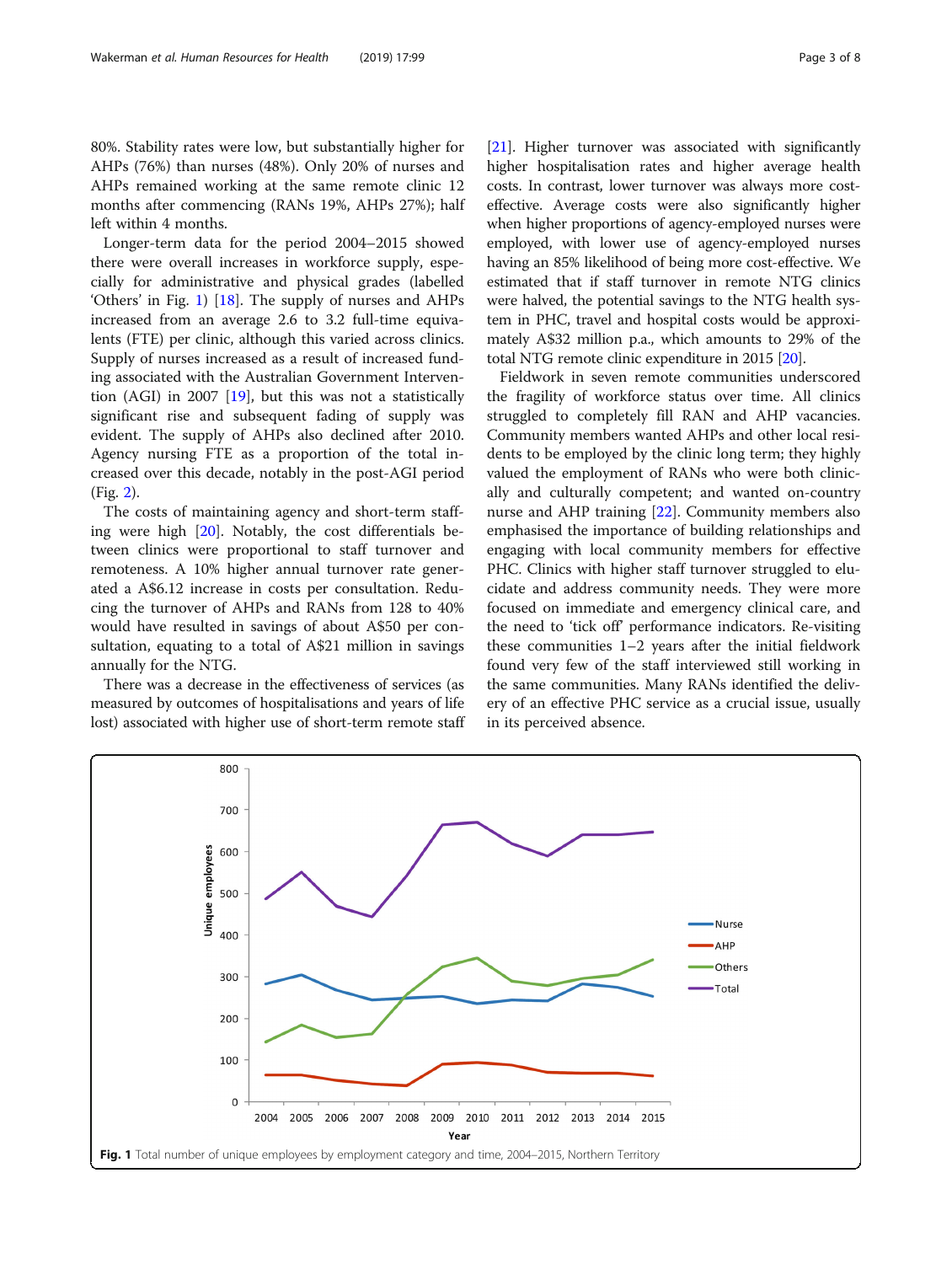<span id="page-3-0"></span>Wakerman et al. Human Resources for Health (2019) 17:99 Page 4 of 8



## What is the international evidence relating to improving remote health workforce retention?

In order to contextualise our findings and the resultant policy implications, we undertook a narrative review of the international literature. We drew on close to a century of combined remote and rural workforce research experience and knowledge of the authors to identify key review papers, and used a snowballing approach therefrom. We drew on English language publications since 2010 (the year that two of the authors published a systematic review on this subject), with direct relevance to remote health workforce in high-income countries [\[23](#page-6-0)]. We found that whilst health staff in small, remote communities usually turn over at a higher rate than in rural or urban settings [[24\]](#page-6-0), the extremely high turnover of resident staff encountered in our research was considerably greater than other studies of hospital nursing turnover in Australia (15.1%), New Zealand (44.3%), the United States of America (26.8%) and Canada with 19.9% [[11\]](#page-6-0)<sup>;</sup> and NT RANs (57%) [\[25\]](#page-6-0). Agency nurses made up 15% of nurses employed, but this was likely an underestimate as we were unable to quantify those agency nurses directly employed by NT Department of Health (DOH). NT DOH estimated the proportion as closer to 50%  $[14]$  $[14]$ .

In light of this increased reliance on short-term staffing, very high avoidable turnover, the negative impact on effectiveness and cost, and other local and international evidence linking high turnover to poorer continuity of care [[8,](#page-6-0) [26\]](#page-6-0), there is clearly an urgent need to stabilise the remote workforce to ensure effective, efficient and culturally safe PHC services. Accordingly, we investigated the

current state of knowledge about improving retention and how this evidence could be applied to the remote health workforce.

Whilst retention strategies need to be sensitive to local and national context, thematic analysis by the team of conceptual models and evidence in the literature (including reviews of workforce retention strategies) and subsequent synthesis through iterative discussions resulted in several consistent themes emerging from literature covering different geographical areas and dealing with different health professional groups (for example [\[12,](#page-6-0) [23](#page-6-0), [27](#page-6-0)],). Importantly, one of the key findings is that there is no single effective intervention, no 'silver bullet'. Rather, 'bundles of interventions' backed by 'political and executive commitment' are needed [\[27\]](#page-6-0).

Evidence-based interventions can be grouped into three broad themes relating to (1) targeted enrolment into training and appropriate education designed to produce a competent, accessible, acceptable and 'fit-for-purpose' workforce; (2) addressing broader health system issues to ensure a safe and supportive work environment; and (3) providing ongoing individual and family support. We now describe the interventions or workforce retention programmes associated with each of these themes, and then highlight policy implications for government and community-controlled services.

## 1. Appropriate education: career pathways

Educating health professionals to work in remote areas is best considered in the context of career pathways. The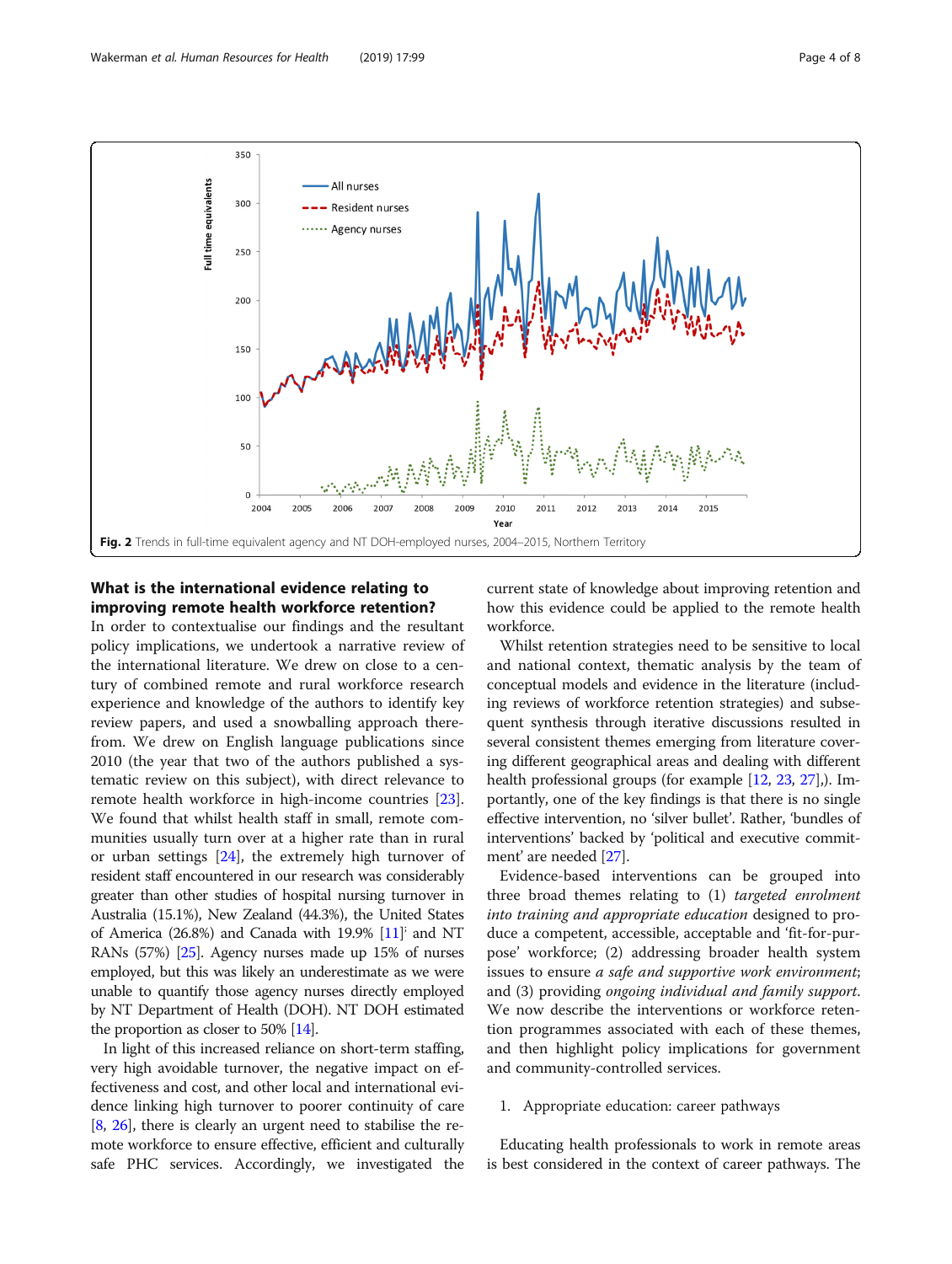strongest evidence of the impact of education on future rural or remote practice relates to the 'integrated rural medical pipeline', which has been developed to ameliorate the geographical maldistribution of doctors. Although little of the existing substantive literature relating to nursing workforce turnover and retention focuses specifically on the remote nursing workforce [\[25,](#page-6-0) [28\]](#page-6-0), the broader nursing literature and some specific rural and remote health evidence describe a similar range of strategies to those targeting the components of the medical 'pipeline' [\[29](#page-6-0), [30](#page-7-0)].

Each component of the 'pipeline' independently contributes to increased rural practice and retention of doctors in non-metropolitan areas. The components include prioritising applicants with rural or remote backgrounds [[31](#page-7-0)–[35](#page-7-0)], and prioritising Indigenous student entry, including appropriate Indigenous entry pathways [\[36\]](#page-7-0). Rural background or interest in rural practice and rural-focused curricula are also effective strategies in nursing [\[29\]](#page-6-0).

Secondly, undertaking initial medical education in remote and rural areas is effective [[33](#page-7-0), [37](#page-7-0)], including a gradient effect—the longer the better [[32](#page-7-0), [38](#page-7-0)–[40\]](#page-7-0). There is some evidence of a similar effect with nurses [[41,](#page-7-0) [42\]](#page-7-0).

Vocational and post-graduate training in rural areas is additive to rural origin  $[43-52]$  $[43-52]$  $[43-52]$ , and providing financial, pedagogical and pastoral support is important, especially for Indigenous students [[36](#page-7-0), [53](#page-7-0)]. Reduction of professional and social isolation through education, adequate personal and professional support [\[29](#page-6-0), [30](#page-7-0)], including preceptorship for new graduates [\[54](#page-7-0)], and mentoring for more experienced nurses also have an impact on nurse retention [\[55\]](#page-7-0).

The integrated rural medical pathway can be adapted to other remote health professionals, with due regard to specific strategies targeting Indigenous health professional development, such as external study in their own communities [\[56\]](#page-7-0). Available evidence suggests 'joining up' any existing initiatives to ensure an integrated remote health workforce pathway tailored to the specific needs of all remote health workers, such that the generic pathway consists of:

- a. Prioritising remote origin and Indigenous students for university entry (including bridging courses for those students who have had limited educational opportunity);
- b. Maximising early exposure and training in remote areas;
- c. Contextualising the curriculum for Indigenous health and remote practice;
- d. Providing financial, pedagogical and pastoral support (especially for Indigenous students); and
- e. Ensuring a clear, supported career pathway including post-graduate and continuing professional development support, with flexible entry and exit points.

Developing a competent, 'fit for purpose' and stable remote health workforce requires strong intersectoral collaboration between the health and education sectors to ensure health service needs are met; together with an employment policy which prioritises Indigenous employment in remote areas with a significant Indigenous population.

2. A safe and supportive work environment: a whole of system approach

An appropriately trained and retained workforce is one component of a range of interconnected health system factors which are required to ensure a sustainable and effective remote or rural PHC service [[57,](#page-7-0) [58\]](#page-7-0).

First, adequate service funding is essential. We estimated an average per capita cost to NTG of remote PHC services in 2015 of A\$3004, which was only 21% higher than the national average PHC expenditure figure of A\$2484 [\[3](#page-6-0)]. Given factors of extreme isolation, transport costs and excessive disease burden in remote communities, the actual cost of meeting these needs is considerably higher. One consequence of underfunding is the inability to maintain adequate staffing levels so as to prevent work stress, burnout and staff turnover [\[10](#page-6-0)].

Secondly, adequate infrastructure is vital to facilitate highquality, professionally satisfying care. This includes fit-forpurpose clinics, housing for resident and visiting staff, transport, and information and communications technology.

Thirdly, different and flexible workforce models (such as month on/month off; job-sharing; the Central Australian nurse management (CAN) model which offered a transition from acute care to remote nursing; and higher utilisation of Nurse Practitioners in remote areas) or other methods of providing respite and ongoing up-skilling of remote staff should be considered, trialled and evaluated [[59](#page-7-0)]. Integral to these models and optimal retention is good 'fit' between individual staff and the community in which they work, including the knowledge and skills required to work in a culturally safe fashion [[22](#page-6-0), [60\]](#page-7-0).

Lastly, effective co-ordination and management of services, and community participation are fundamental PHC service requirements. Management needs to be strengthened through the employment or development of qualified, competent managers who empower remote teams and create a positive practice environment [[60](#page-7-0)– [62\]](#page-7-0). In relation to governance, there is growing evidence that structural community participation—as evidenced by Aboriginal and Torres Strait Islander Community Controlled Health Services—results in culturally safe services that reflect the priorities of the community, improve access and health outcomes, and employ greater numbers of Indigenous people [\[22](#page-6-0), [63,](#page-7-0) [64](#page-7-0)]. Recruiting and retaining local Indigenous non-clinical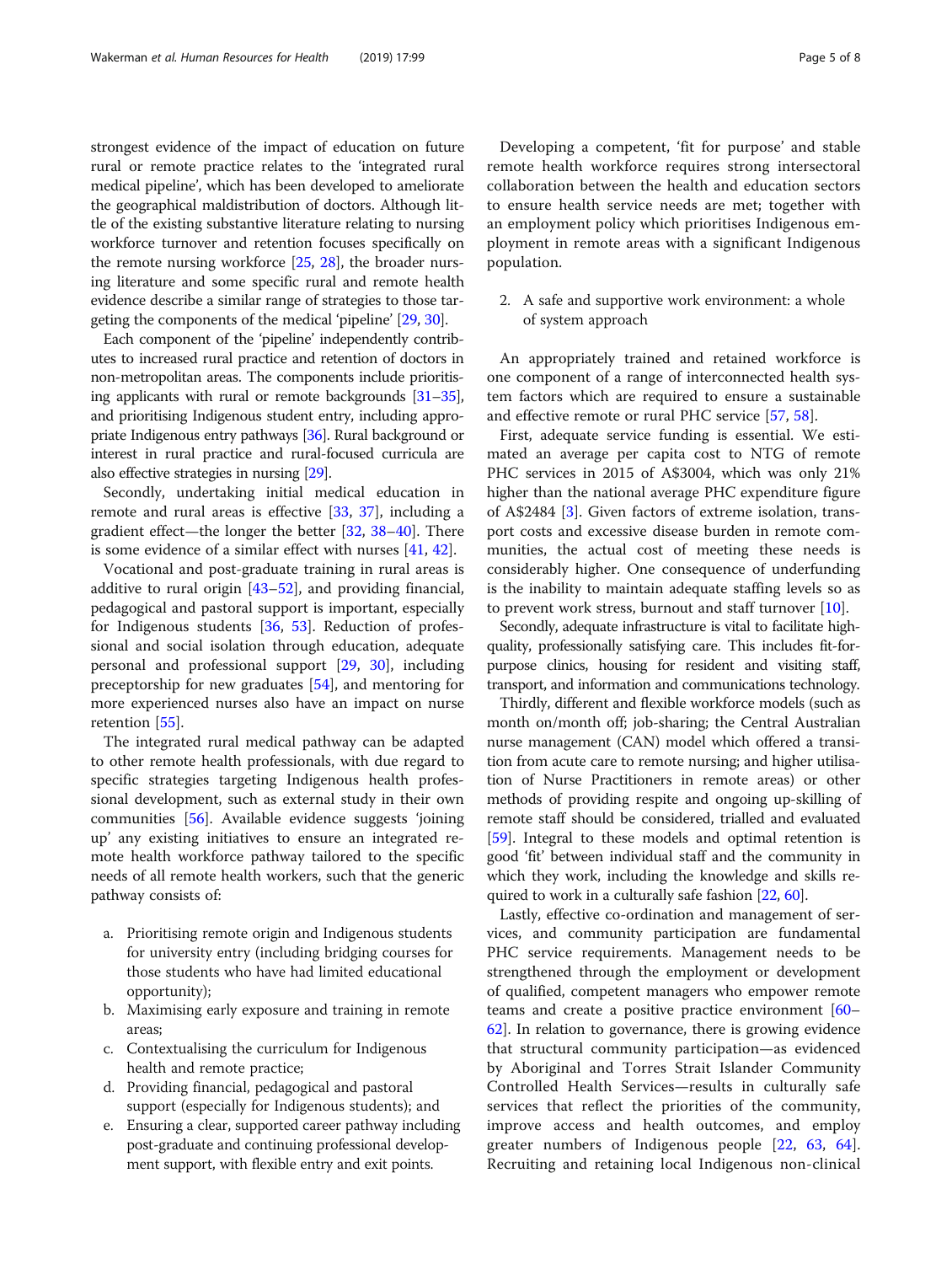staff—community workers, administrative staff etc. contributes to increasing overall stability, access and continuity of care given the need for visiting services [[22](#page-6-0), [65\]](#page-7-0).

In short, the development of a competent remote health workforce within an appropriately resourced, well-managed health system that is flexible and responsive to community and staff needs is an effective retention strategy. Supportive policies include the development and implementation of an equitable, needs-based formula for funding remote health services; and policies that facilitate transition to community control, prioritise Indigenous employment and mandate a culturally safe work context.

3. Ongoing individual and family support

Hogenbirk and colleagues suggest that there is some diminution of the effect of rural origin on practice location over time, perhaps due to a lack of training opportunities or practice support in rural areas [[66](#page-7-0)] As professional and personal needs change over time, other interventions are needed to support the remote practitioner, such as ensuring that financial incentives, including salary loadings or retention bonuses, are commensurate with the job. However, these are insufficient on their own and need to be part of a customised bundle of incentives that might include a retention bonus, continuing professional development opportunities, 'time out', psychological support and/ or family support, such as educational cost support for children [\[12,](#page-6-0) [23](#page-6-0), [67\]](#page-7-0).

The underpinning policy relates to flexibility of employment conditions in order to be able to offer customised retention packages on a case by case basis.

#### Conclusions

Optimal remote health workforce stability and preventing excessive 'avoidable' turnover mandate alignment of government and health authority policies with both health service requirements and individual health professional and community needs. Supportive policies which we have highlighted include:

- Strong intersectoral collaboration between the health and education sectors to ensure a fit-forpurpose workforce;
- A funding policy which mandates the development and implementation of an equitable, needs-based formula for funding remote health services;
- Policies that facilitate transition to community control, prioritise Indigenous training and employment, and mandate a culturally safe work context; and

 An employment policy which provides flexibility of employment conditions in order to be able to offer individually customised retention packages

No one intervention by itself will ensure improved retention. A 'bundle of interventions' is needed, drawing on the three main pillars that underpin the remote health workforce strategy outlined above, namely the development of integrated training and career pathways for all remote health professionals; ensuring a safe and supportive work environment; and meeting individual and family needs.

There are some knowledge gaps that should inform future research in this area. These include achieving a better understanding of the drivers of very high turnover in the remote health workforce and why retention is better in some communities than others [\[68](#page-7-0)]. Secondly, we need to implement studies which assess the association between workforce stability/retention and patient continuity of care and health outcomes. Lastly, there is a distinct lack of rigorous evaluation of retention interventions in the international literature. Any serious effort requires rigorous evaluation so that effectiveness can be monitored and programmes modified to ensure optimal impact and value for money.

Despite these gaps in knowledge, there is sufficient evidence from around the world about effective retention strategies that contribute to slowing excessive remote health workforce turnover, resulting in significant cost savings and improved continuity of care. The fundamental problem comprises an 'implementation gap' in translating extant empirical research evidence into actions designed to resolve existing problems. If we wish to ameliorate the very high turnover of staff in remote areas, in order to provide an adequate and equitable service to populations with arguably the highest health needs in the country, we need political and executive commitment to get the policy settings right and ensure the coordinated implementation of multiple strategies, including better linking existing strategies and 'filling the gaps' where necessary.

#### Abbreviations

AHP: Aboriginal health practitioner; AIHW: Australian Institute of Health and Welfare; DOH: Department of Health; FTE: Full-time equivalents; NT: Northern Territory; NTG: NT Government; p.a.: Per annum; PHC: Primary health care; RAN: Remote area nurse

#### Acknowledgements

The authors acknowledge the generous participation of remote area health staff and remote area residents in the original research, and the support provided by the Northern Territory Department of Health.

#### Authors' contributions

The paper was conceived by JW and JH, with input from all authors. The paper was drafted by JW, with input from all authors. The final manuscript has been read and approved by all authors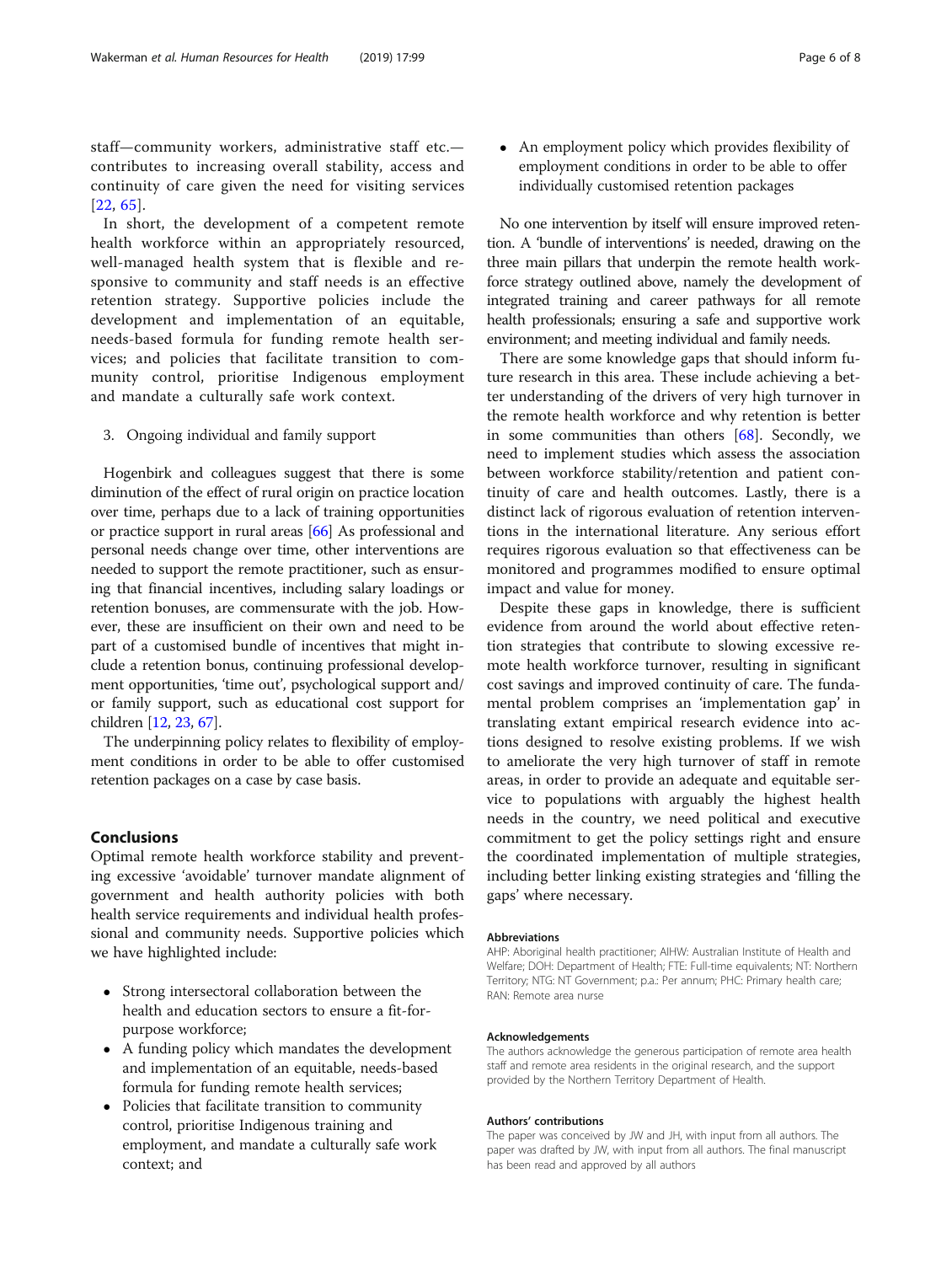#### <span id="page-6-0"></span>Funding

The study was funded by the Australian Research Council (Discovery Project DP150102227)

#### Availability of data and materials

Not applicable

#### Ethics approval and consent to participate

The original research summarised in the paper was approved by the Northern Territory Department of Health and Menzies School of Health Research Human Research Ethics Committee (2015-2363).

#### Consent for publication

Not applicable

#### Competing interests

The authors declare that they have no competing interests.

#### Author details

<sup>1</sup>Menzies School of Health Research, Centre for Remote Health, CNR Simpson and Skinner Streets, Postal: PO Box 4066, Alice Springs NT 0871, Australia. <sup>2</sup> Monash University School of Rural Health, PO Box 91, Strathdale, VIC 3550, Australia. <sup>3</sup>Centre for Child Development and Education, Menzies School of Health Research, Building Red 9, Charles Darwin University, Casuarina campus, Ellengowan Drive, Postal: PO Box 41096, Casuarina, NT 0811, Australia. <sup>4</sup> University Department of Rural Health, The University of Melbourne, PO Box 6500, Shepparton, VIC 3632, Australia. <sup>5</sup>Indigenous Social and Wellbeing Centre, School of Population Health Research, Australian National University, Canberra, Australia. <sup>6</sup>Northern Territory Department of Health, 87 Mitchell Street, Darwin, NT 0800, Australia. <sup>7</sup>Top End Health Service, Northern Territory Government, GPO Box 40596, Area 2C Casuarina Plaza, Casuarina, NT 0810, Australia. <sup>8</sup>Poche Centre for Indigenous Health & Well-Being, Flinders NT, Rubuntja Building – Alice Springs Hospital, PO Box 2234, Alice Springs, NT 0871, Australia. <sup>9</sup> Psychology Department, Macquarie University, North Ryde, NSW 2109, Australia.

## Received: 4 August 2019 Accepted: 1 November 2019 Published online: 16 December 2019

#### References

- 1. Macinko J, Starfield B, Shi L. The contribution of primary care systems to health outcomes within Organization for Economic Cooperation and Development (OECD) countries, 1970-1998. Health Services Research. 2003;38:831–65.
- Zhao Y, Thomas SL, Guthridge SL, Wakerman J. Better health outcomes at lower costs: the benefits of primary care utilisation for chronic disease management in remote Indigenous communities in Australia's Northern Territory. BMC Health Serv Res. 2014;14:463 Available from: [http://www.](http://www.biomedcentrl.com/1472-6963/14/463) [biomedcentrl.com/1472-6963/14/463.](http://www.biomedcentrl.com/1472-6963/14/463)
- 3. Australian Institute of Health and Welfare 2018. Australia's Health. (Australia's health series no. 16. AUS 221: 259-269). Canberra: AIHW;2018.
- Anderson I, Robson B, Connolly M, Al-Yaman F, Bjertness E, King A, et al. Indigenous and tribal peoples' health (The Lancet–Lowitja Institute Global Collaboration): a population study. Lancet. 2016;388:131–157. Available from: [https://doi.org/10.1016/S0140-6736\(16\)00345-7](https://doi.org/10.1016/S0140-6736(16)00345-7)
- 5. Wakerman J, Bourke L, Humphreys JS, Taylor J 2017 Is remote health different to rural health? Rural Remote Health. 17(2): 3832. doi: 10. 22605/RRH3832.
- 6. Mason J. Review of Australian Government Health Workforce Programs. Australian Government Department of Health: Canberra; 2013.
- Studdert L. Remote Area Health Corps: nurses making a contribution to primary health services in the NT. Australas Emerg Nurs J. 2010;13:142.
- 8. Busbridge MB, Smith A. Fly in/fly out health workers: a barrier to quality in health care. Rural Remote Health. 2015;15:3339 Available from: [www.rrh.org.](http://www.rrh.org.au/journal/article/3339) [au/journal/article/3339](http://www.rrh.org.au/journal/article/3339).
- Hunter E. "In Indigenous health the relentless 'pursuit of efficiency' masks an alarming drop in care." Weekend Australian. 2015; November 28-29.
- 10. Lenthall S, Wakerman J, Opie T, Dunn S, MacLeod M, Dollard M, et al. Nursing workforce in very remote Australia, characteristics and key issues. Aust J Rural Health. 2011;19:32–7.
- 11. Duffield CM, Roche MA, Homer C, Buchan J, Dimitrells S. A comparative review of nurse turnover rates and costs across countries. J Adv Nurs. 2014; 70:2703–12.
- 12. World Health Organisation. Increasing access to health workers in remote and rural areas through improved retention: Global policy recommendations. WHO: Geneva;2010. Available from: [http://www.who.int/](http://www.who.int/hrh/retention/guidelines/en/index.html) [hrh/retention/guidelines/en/index.html](http://www.who.int/hrh/retention/guidelines/en/index.html)
- 13. Cherba M. Akearok GKH, Macdonakd WA. Addressing provider turnover to improve health outcomes in Nunavut. CMAJ. 2019;191:E361-E364. Available from: Doi: <https://doi.org/10.1503/cmaj.180908>
- 14. Northern Territory Government Department of Health. Remote area nurse safety: on-call after hours security. Darwin: NT Department of Health;2016.
- 15. Wakerman J, Curry R, McEldowney R. Fly in/fly out health services: the panacea or the problem? (editorial). Rural Remote Health. 2012;12:2268 Available from: [https://www.rrh.org.au/journal/article/2268.](https://www.rrh.org.au/journal/article/2268)
- 16. Wakerman J, Humphreys J, Bourke L, Dunbar T, Jones M, Carey TA et al. [Assessing the Impact and Cost of Short-Term Health Workforce in Remote](http://jmir.us6.list-manage1.com/track/click?u=fc0ad3d4d3108cf6a761892f9&id=8349916555&e=e14a985713) [Indigenous Communities in Australia: A Mixed Methods Study Protocol](http://jmir.us6.list-manage1.com/track/click?u=fc0ad3d4d3108cf6a761892f9&id=8349916555&e=e14a985713) JMIR Res Protoc. 2016 (Oct 3); 5(4): e135 Available from: [http://www.](http://jmir.us6.list-manage.com/track/click?u=fc0ad3d4d3108cf6a761892f9&id=6770ee0a8e&e=e14a985713) [researchprotocols.org/2016/4/e135](http://jmir.us6.list-manage.com/track/click?u=fc0ad3d4d3108cf6a761892f9&id=6770ee0a8e&e=e14a985713)
- 17. Russell DJ, Zhao Y, Guthridge S, Ramjan M, Jones MP, Humphreys JS et al. Patterns of resident health workforce turnover and retention in remote communities of the Northern Territory of Australia, 2013–2015. Hum Resour Health. 2017;15:52 Available from: <https://doi.org/10.1186/s12960-017-0229-9>
- 18. Zhao Y, Russell DJ, Guthridge S, Ramjan M, Jones MP, Humphreys JS et al. Long-term trends in supply and sustainability of the health workforce in remote Aboriginal communities in the Northern Territory of Australia. BMC Health Serv Res. 2017;19;17(1):836. Available from: doi: [https://doi.org/10.](https://doi.org/10.1186/s12913-017-2803-1) [1186/s12913-017-2803-1](https://doi.org/10.1186/s12913-017-2803-1).
- 19. Department of Families Housing Community Services and Indigenous Affairs: Northern Territory Emergency Response. Evaluation Report 2011. Canberra: FaHCSIA;2011. Available from: <http://hdl.handle.net/10070/252540>
- 20. Zhao Y, Russell DJ, Guthridge S, Ramjan M, Jones MP, Humphreys JS et al. Cost impact of high staff turnover on primary care in remote Australia. Aust Health Rev. 2018; Aug 30. Available from: doi: [https://doi.](https://doi.org/10.1071/AH17262) [org/10.1071/AH17262](https://doi.org/10.1071/AH17262).
- 21. Zhao Y, Russell D, Guthridge S, Ramjan M, Jones M, Humphreys JS, Wakerman J. Costs and effects of higher turnover of nurses and Aboriginal health practitioners and higher use of short-term nurses in remote Australian primary care services: an observational cohort study. BMJ Open. 2019; 9:e023906. Available from: doi:[https://doi.org/10.1136/](https://doi.org/10.1136/bmjopen-2018-023906) [bmjopen-2018-023906](https://doi.org/10.1136/bmjopen-2018-023906).
- 22. Dunbar T, Bourke L, Murakami-Gold L. Remote Area Nurses in NT Government Clinics: More than just numbers! Aust J Rural Health. 2019;00: 1–6. Available from: <https://doi.org/10.1111/ajr.12513>
- 23. Buykx P, Humphreys J, Wakerman J, Pashen D. Systematic review of effective retention incentives for health workers in rural and remote areas: Towards evidence-based policy. Aust J Rural Health. 2010;18:102–9.
- 24. Russell DJ, Wakerman J & Humphreys JS. What is a reasonable length of employment for health workers in Australian rural and remote primary healthcare services? Aust Health Review. 2013;37:256-261. Available from: <https://doi.org/10.1071/AH12184>
- 25. Garnett S, Coe K, Golebiowska K, Walsh H, Zander K, Guthridge S, Malyon R. Attracting and keeping nursing professionals in an environment of chronic labour short-age: A study of mobility among nurses and midwives in the Northern Territory of Australia. Darwin: Charles Darwin University Press; 2008.
- 26. Guthrie B, Saultz JW, Freeman GK, Haggerty JL. Continuity of care matters. BMJ. 2008;337:a867.
- 27. Kroezen M, Dussault G, Craveiro I, Dieleman M, Jansen C, Buchan J, et al. Recruitment and retention of health professionals across Europe: A literature review and multiple case study research. Health Policy. 2015;119:1517–28.
- 28. Buchan J, Couper ID, Tangcharoensathien V, Thepannya K, Jaskiewicz W, Perfilieva G, et al. Early implementation of WHO recommendations for the retention of health workers in remote and rural areas. Bull World Health Organ. 2013;91(11):834–40 Available from: [https://www.who.int/bulletin/](https://www.who.int/bulletin/volumes/91/11/13-119008/en/) [volumes/91/11/13-119008/en/](https://www.who.int/bulletin/volumes/91/11/13-119008/en/).
- 29. Dieleman M, Kane S, Zwanikken P, GerretSen B. Realist review and synthesis of retention studies for health workers in rural and remote areas. Geneva: World Health Organization; 2011. Available from: [https://apps.who.int/iris/](https://apps.who.int/iris/bitstream/handle/10665/44548/9789241501262_eng.pdf;jsessionid=1D609B8AD01127246B54A2A732738487?sequence=1)